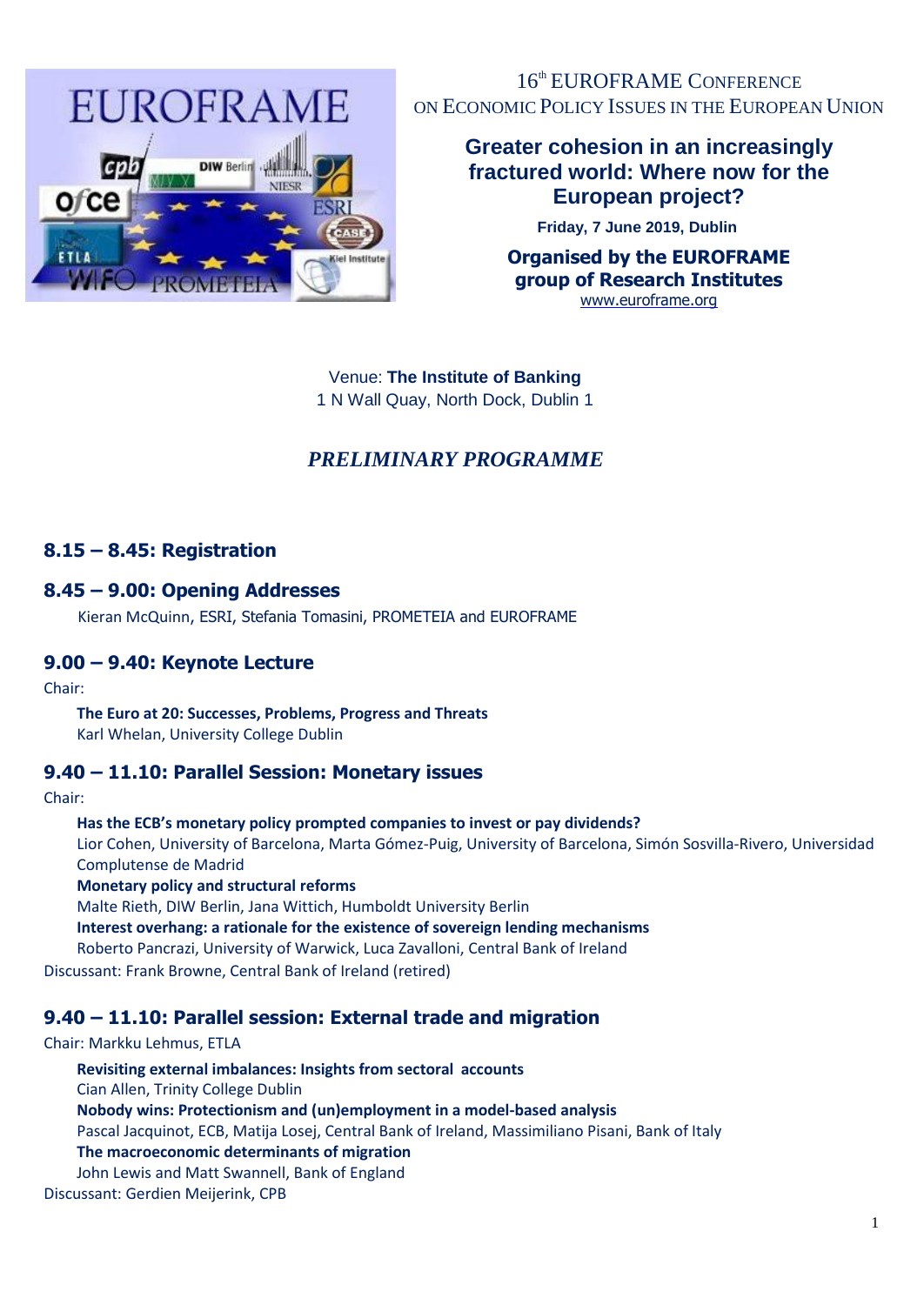## **9.40 – 11.10: Parallel session: Brexit**

Chair:

**Bremia: A study of the impact of Brexit based on bond prices**

Jagjit Chadha, NIESR and Centre for Macroeconomics, Arno Hantszche, NIESR, and Sathya Mellina, NIESR and Loughborough University

**Brexit and EU-UK trade patterns in agricultural and food products** 

Lucile Henry, Agrocampus Ouest–UMR SMART-LERECO, Angela Cheptea, INRA–UMR SMART-LERECO, Marilyne Huchet, Agrocampus Ouest–UMR SMART-LERECO

**Brexit: Why, how, and when?**

Catherine Mathieu and Henri Sterdyniak, OFCE

Discussant: Martina Lawless, ESRI

## **11.10 – 11.30: Coffee Break**

### **11.30 – 13.00: Parallel Session: Banking and finance (1)**

Chair: Stefania Tomasini, PROMETEIA

**Financial cycles in Europe: Dynamics, synchronicity and implications for business cycles and macroeconomic imbalances** Amat Adarov, Vienna Institute for International Economic Studies (wiiw)

**Effectiveness of new macrofinancial policies**

José A. Carrasco-Gallego, King Juan Carlos University

**Revisiting the finance and growth nexus – A deeper look at sectors and instruments**

Robert Unger, Deutsche Bundesbank

Discussant: Agustín Bénétrix, Trinity College Dublin

### **11.30 – 13.00: Parallel session: The Irish economy and Brexit**

Chair:

**How openness to trade rescued the Irish economy**

Kieran McQuinn and Petros Varthalitis, ESRI and Trinity College Dublin

**The potential macroeconomic and sectoral consequences of Brexit on Ireland**

Christine Arriola, Caitlyn Carrico, David Haugh, Nigel Pain, Elena Rusticelli, Donal Smith, Frank van Tongeren and Ben Westmore, OECD

**Modelling the economic impact of Brexit on Ireland**

Adele Bergin, ESRI and Trinity College, Philip Economides, ESRI, Abian Garcia-Rodriguez, ESRI and Trinity College, Gavin Murphy, Department of Finance, Ireland

Discussant: Ray Barrell, Centre for Macroeconomics, LSE and Brunel University London

### **11.30 – 13.00: Parallel Session: Political economy**

Chair:

#### **Dynamic scoring of tax reforms in real time**

Salvador Barrios, European Commission, Joint Research Centre, Adriana Reut, European Commission, DG ECFIN, Sara Riscado, European Commission, Joint Research Centre, and Portuguese Ministry of Finance, Wouter van der Wielen European Commission, Joint Research Centre

**An evaluation of different proposals for a European fiscal capacity** 

Sebastian Weiske and Mustafa Yeter, German Council of Economic Experts

**The Economic and Monetary Union: Past, present and future**

Marek Dabrowski, CASE, Bruegel, and Higher School of Economics, Moscow

Discussant: Klaus-Jürgen Gern, IfW Kiel

### **13.00 – 14.10: Lunch Break**